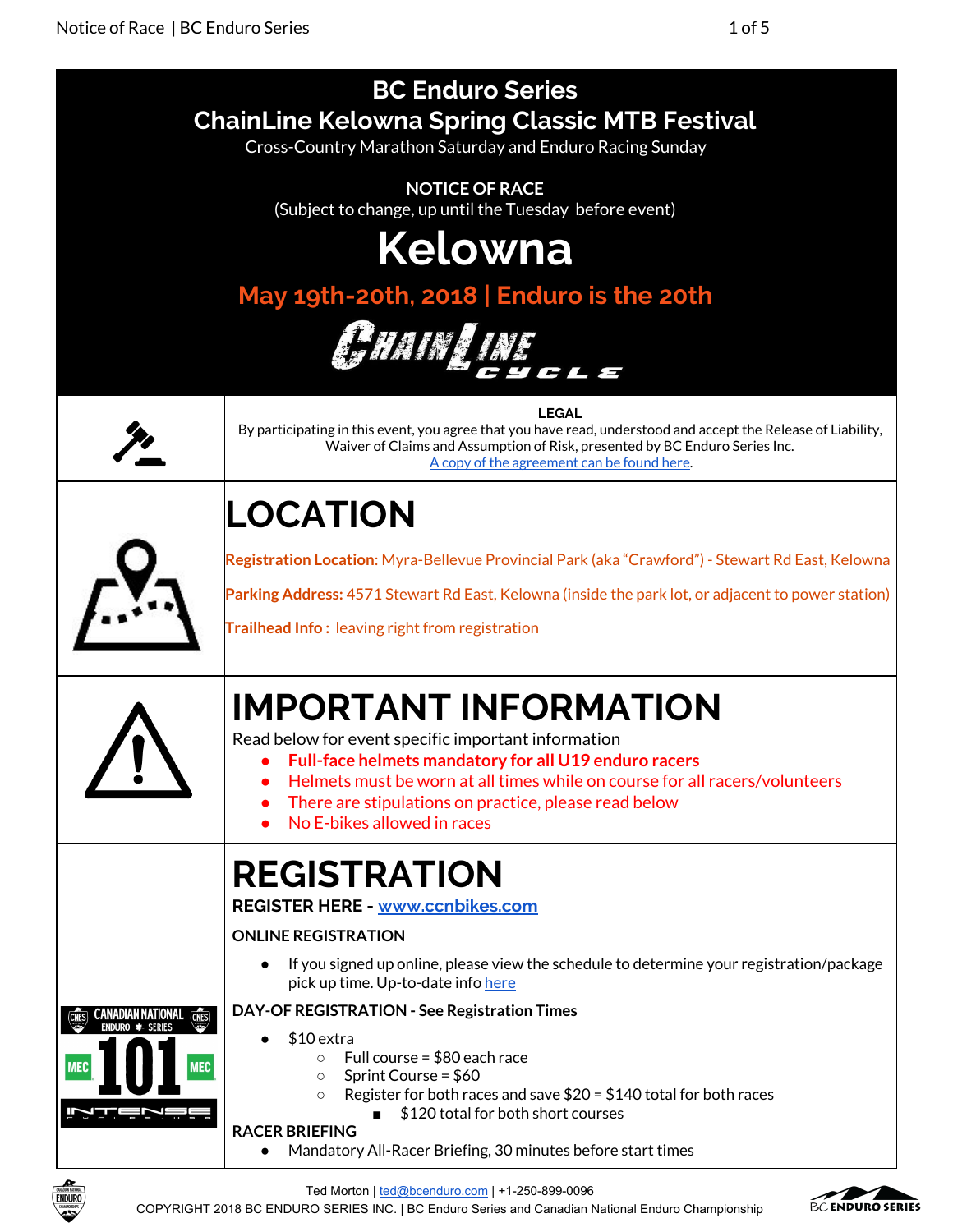## **SCHEDULE**

Race Start times are subject to change. Races may start later, but NOT earlier.

Course Release is one week prior, courses marked by Friday afternoon

|              |                                                                      | See up-to-date schedule here: > *NO ENDURO PRE-RIDING THE TRAILS DURING THE XC RACE*<br>Races Finish at approx. 4pm > * Enduro Training/Practice/Pre-Riding will start at 3pm Saturday. |
|--------------|----------------------------------------------------------------------|-----------------------------------------------------------------------------------------------------------------------------------------------------------------------------------------|
| 4:00pm       |                                                                      | Majority course marking complete Pre-riding/Practice open to all racers at own risk                                                                                                     |
|              |                                                                      | SATURDAY, MAY 19TH - CROSS COUNTRY MARATHON - Not a BCES Event                                                                                                                          |
| 8:45am       | <b>Registration Table Volunteers</b>                                 | Meet at registration tent                                                                                                                                                               |
| 9:00am       | <b>Volunteer/First Aid Volunteers</b>                                | Meet at registration tent, shuttle to KVR to depart                                                                                                                                     |
| 9:00-11:30am | XC Reg/Practice/Pre-Riding Open<br>Shuttles are not provided by BCES | No Enduro shuttling/pedalling on trails 12-4:00pm<br>This is for the safety of the XC Racers                                                                                            |
| 11:30am      | Mandatory XC Racer briefing                                          | Pre-riding/pratice closed - Course info discussed                                                                                                                                       |
| 12:00pm      | XC Racing Starts (Pro first, others<br>to follow)                    | No enduro shuttling/pedalling on trails 12-4:00pm<br>This is for the safety of the XC Racers                                                                                            |
| 5:00pm       | XC racing finishes                                                   | Prizing to follow                                                                                                                                                                       |
| 4:00pm       | Enduro pre-riding open                                               | Final enduro course making completed post XC                                                                                                                                            |
|              |                                                                      | SUNDAY MAY 20th - BC ENDURO RACE                                                                                                                                                        |
| 7:00am       | <b>Registration Table Volunteers</b>                                 | Meet at Registration Tent                                                                                                                                                               |
| 7:15am       | All other Volunteers and First-Aid                                   | Meet at Registration Tent (lead rider to depart)                                                                                                                                        |
| 7:15-9:00am  | All categories registration open                                     | No registrations after 9:00am                                                                                                                                                           |
| 9:30am       | All-racers mandatory briefing                                        | Important course information discussed                                                                                                                                                  |
| 10:00am      | Full course racers                                                   | Depart (long climb to spread out) Sweep to follow                                                                                                                                       |
| 10:15am      | Sprint course racers                                                 | Depart (sweep to follow)                                                                                                                                                                |
|              | 10:00am-2:00pm   Racers on course                                    | Sweeps to clear course/release volunteers                                                                                                                                               |
| 3:00pm       | Course closes                                                        | No further stage starts - all riders return to base                                                                                                                                     |
| 3:00pm       | Awards/Prizing                                                       |                                                                                                                                                                                         |





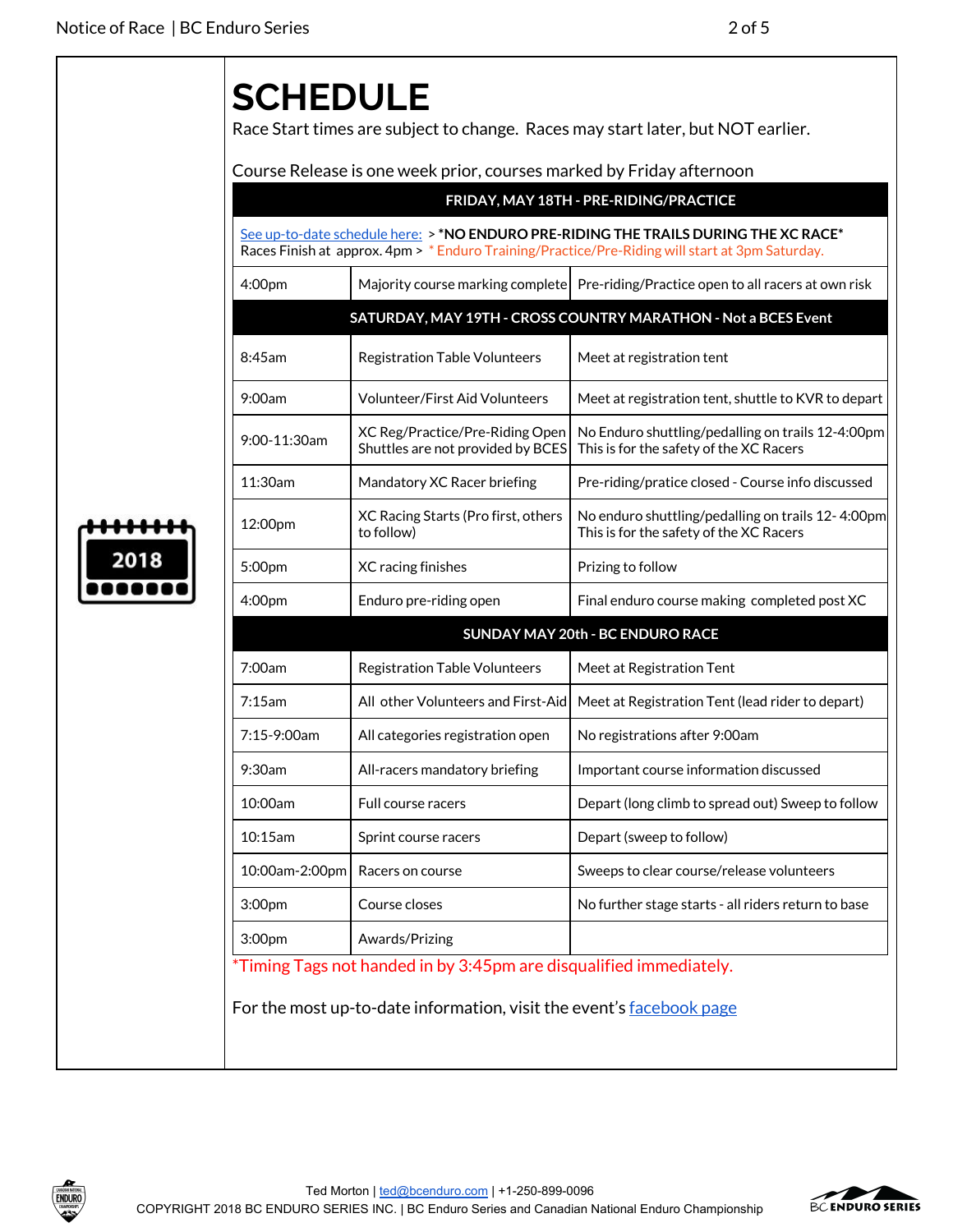| <b>FOOD STATION</b><br>Food station located on the KVR (highest point) for both races - you will pass it once<br>The food station is fully stocked with sugary, salty and liquid supplies<br>Sprint courses will have a basic food station mid-course - bring own H2O for entire races                                                                                                                                          |
|---------------------------------------------------------------------------------------------------------------------------------------------------------------------------------------------------------------------------------------------------------------------------------------------------------------------------------------------------------------------------------------------------------------------------------|
| <b>TRAINING // COURSE INSPECTION</b><br>Courses will be released at least a week prior on Trailforks and <b>Facebook</b><br>Courses majority marked by the Friday afternoon before<br>Racers with local knowledge welcome to pre-ride at own risk<br>No shuttles will be provided by organizers to racers (you gotta earn your descents!)                                                                                       |
| <b>Course Release</b><br>Courses are released at least a week prior - Official pre-riding/practice starts Friday 4:00pm<br><b>Training/Practice</b><br>• At your own risk - FINAL XC Course marking completed Sat AM. FINAL Enduro<br>Course marking completed Saturday after XC Race<br>All trails are open to public. Please respect other trail users.<br>No shuttles or practice between 12pm-4:00pm Saturday (for XC Race) |
| <b>PROTECTIVE EQUIPMENT</b><br>Full Face MANDATORY for ALL U19 Enduro riders<br>Helmets mandatory for ALL racers/volunteers on course<br>Knee pads, gloves, elbow pads, eye protection and neck braces are strongly<br>$\bullet$<br>recommended for Enduro Racers.<br>All riding/racing at your own risk. Know the course!                                                                                                      |
| <b>SHUTTLES</b><br>*Shuttles to KVR are on your own and at your own risk. All roads and trails are public.<br>Please respect laws and other users.<br>There are no pre-arranged shuttles from the BCES/organizers                                                                                                                                                                                                               |



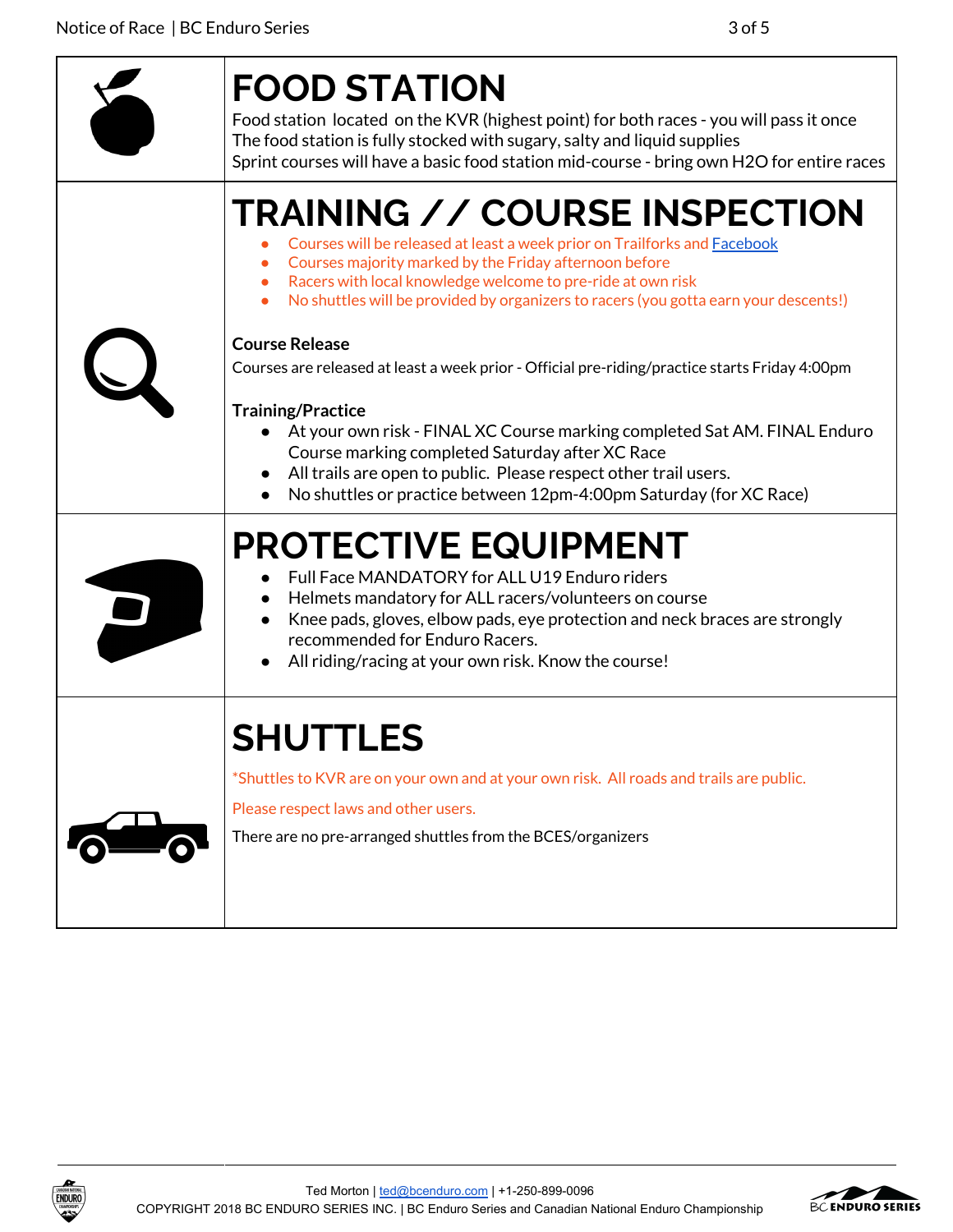| <b>COURSE INFORMATION</b><br>Course Releases happens the week before via Trailforks/Facebook<br>Up-to-date info on Facebook event page<br>You can also find them on Trailforks the week prior<br>Download the Trailforks App - there are NO printed maps<br>Do not email asking for course information, none will be given<br>Both XC and Enduro long courses have some highly technical sections<br>Know the course! If you're unsure, walk it!<br>$\circ$<br>$XC = 35 + km$ long with 1500+m climbing - one lap<br>Enduro = 5-7 stages over -+35km and -+1500m climbing - including two 10min+<br>descents<br>Sprint courses shorter and less technical |
|-----------------------------------------------------------------------------------------------------------------------------------------------------------------------------------------------------------------------------------------------------------------------------------------------------------------------------------------------------------------------------------------------------------------------------------------------------------------------------------------------------------------------------------------------------------------------------------------------------------------------------------------------------------|
| <b>ACCOMMODATION</b><br>The best accommodations can be <u>found here</u> , otherwise camping can be booked<br>at various local campgrounds<br>NO camping/overnight parking in the park's parking lot                                                                                                                                                                                                                                                                                                                                                                                                                                                      |
| <b>THANK YOU'S</b><br>This is where we shout-out to our local supporters:<br><b>ChainLine Cycle</b><br><b>Marin Bikes</b><br><b>SunRype</b>                                                                                                                                                                                                                                                                                                                                                                                                                                                                                                               |
| <b>CANCELLATION/REFUND POLICY</b><br>No refunds on registration fees - races happen rain or shine (or snow)                                                                                                                                                                                                                                                                                                                                                                                                                                                                                                                                               |
| <b>CONTACT</b><br>For the most up-to-date information, visit the Facebook event page<br>To change category: complete on your CCN Bikes Profile<br>Volunteer Registration: email mike.acton (at) live (dot) ca<br>Emergency: call Mike at 1-250-859-7954 or Ted at 250-899-0096<br>Event Director: Mike Acton - mike.acton (at) live (dot) ca                                                                                                                                                                                                                                                                                                              |